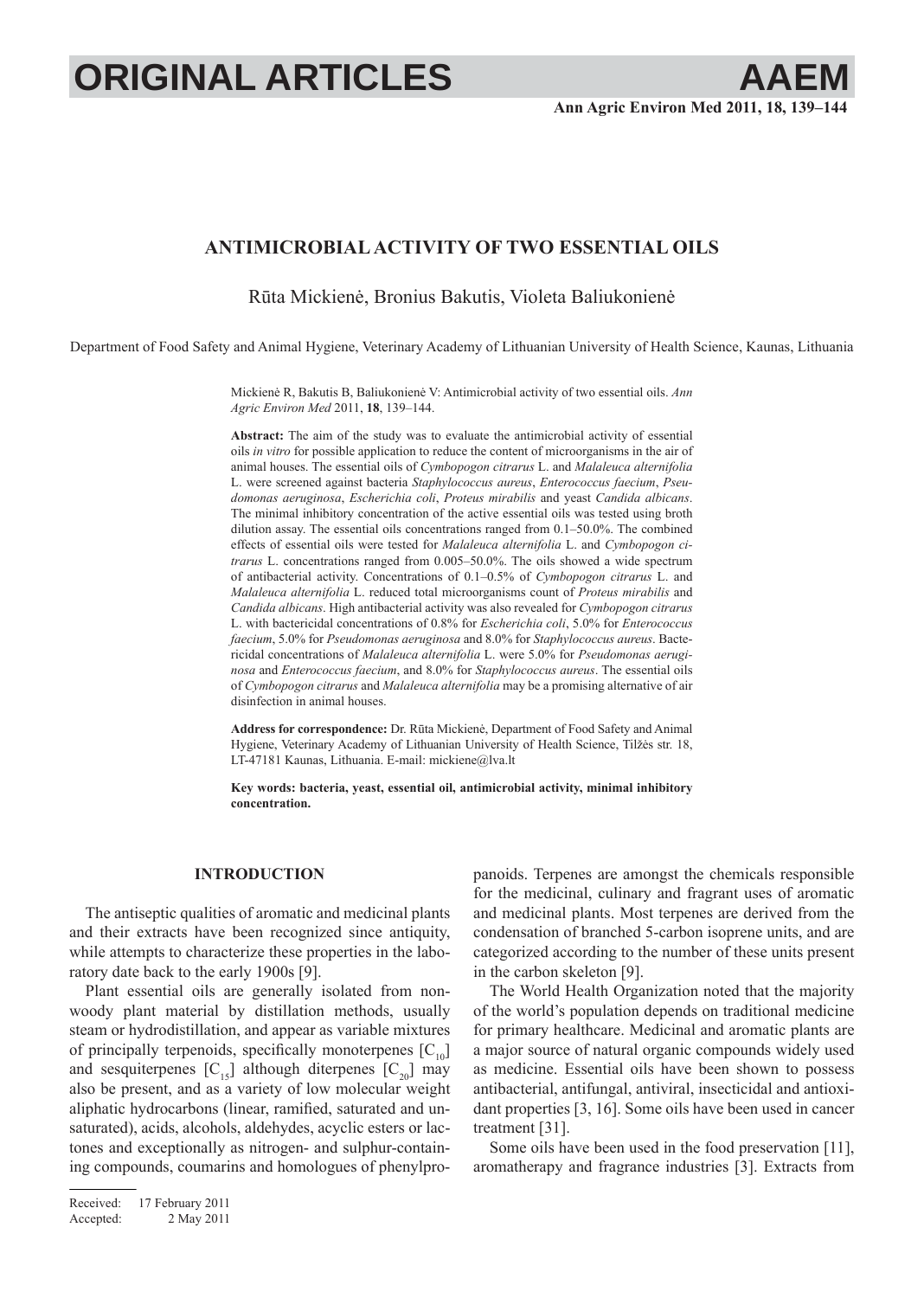

**Figure 1.** Effect of essential oil from *Malaleuca alternifolia* L. oil on *P. mirabilis* and *C. albicans.*

aromatic plants, particularly essential oils, are a rich source of biologically active compounds showing antimicrobial properties [21]. Therefore, it is reasonable to expect a variety of plant compounds in these oils with specific as well as general antimicrobial activity and antibiotic potential [7].

Gram-negative bacteria such as *Pseudomonas*, *Escherichia coli*, *Salmonella* species and other important pathogens are ubiquitous, omnipresent in our immediate environment. Inhaled bacterial and viral pathogens, organic dusts, components of the cell wall of Gram-negative bacteria (endotoxins, lipopolysaccharides) and Gram-positive bacteria (lipoteichoic acid) or fungal spores (β-glucans) may have infectious, allergic and immunostimulatory properties [25, 29].

Epidemiological studies have shown that in occupational environment the high concentration of inhaled lipopolysaccharide is strongly and consistently associated with reversible airflow obstruction  $[22]$ . The consequences are non-specific respiratory symptoms such as cough, expectoration and dyspnoea, the severity of which depends on the dose and individual susceptibility. At higher endotoxin levels, flu-like symptoms of toxic pneumonitis can be observed [17, 28]. A long-term exposure to endotoxins promotes irreversible changes in the lung function that can significantly reduce work ability. Several epidemiological studies have shown that the content of endotoxins in dust is related to long-term adverse effects pulmonary in exposed workers [28]. Asthmatic subjects and persons with other chronic respiratory diseases are more susceptible to the toxic effects of endotoxins [17].

Particulates suspended in the air in and emitted from animal houses include dust and airborne microorganisms [2, 26]. Airborne microorganism are adsorbed on dust particles smaller than 5 μm in diameter, inhaled by respiration, and deposited in the respiratory tract or lung, which can induce respiratory disorders, such as pneumonia, asthma, bronchitis, and rhinitis. The incidence of these respiratory symptoms and diseases are commonly widespread among



**Figure 2.** Effect of essential oil from *Malaleuca alternifolia* L. oil on *E. faecium*, *St. aureus*, *P. aeruginosa* and *E. coli.*

farmers working in confinement swine houses that are managed in an almost enclosed condition to keep the pertinent thermal environment constant [19, 27].

The aim of the study was to evaluate the antimicrobial activity of essential oils *in vitro* for possible application to reduce the content of microorganisms in the air of animal houses.

### **MATERIALS AND METHODS**

Essential oils of *Cymbopogon citrarus* L. (lemongrass) and *Malaleuca alternifolia* L. (tea tree) were obtained from a commercial source (Oil manufacturer Sensient Essential Oils, GmbH, Germany), for producing essential oils used steam distillation method.

The plant species *Cymbopogon citrarus* L. is from the *poaceae* family and has cytoprotective, antioxidant, antiinflammatory, antibacterial properties. Essential oils from *Cymbopogon citrarus* L. contain active ingredients, such as myrcene, citronella, citronellol and geranilol.

The plant species *Malaleuca alternifolia* L. is from the *myrtaceae* family and has antibacterial, antifungal, antiseptics properties. *Malaleuca alternifolia* L. is composed of terpene hydrocarbons, mainly monoterpenes, sesquiterpenes, and their associated alcohols.

In the Animal Welfare Laboratory of the Veterinary Academy of LUHS the essential oils from *Cymbopogon citrarus* L. and *Malaleuca alternifolia* L. were tested on specific bacterial cultures: *Staphylococcus aureus* DSM-No. 799, *Enterococcus faecium* DSM-No. 2918, *Pseudomonas aeruginosa* DSM-No. 939, *Escherichia coli* DSM-No.1077, *Proteus mirabilis* DSM-No. 788 and the yeast *Candida albicans* DSM-No. 1386.

The broth dilution method was used to determine the minimum inhibitory concentration (MIC) according to the National Committee for Clinical Laboratory Standards [24].

All tests were performed in 0.1% sterile peptone water (Oxoid, Basingstoke, UK). Microorganisms were suspended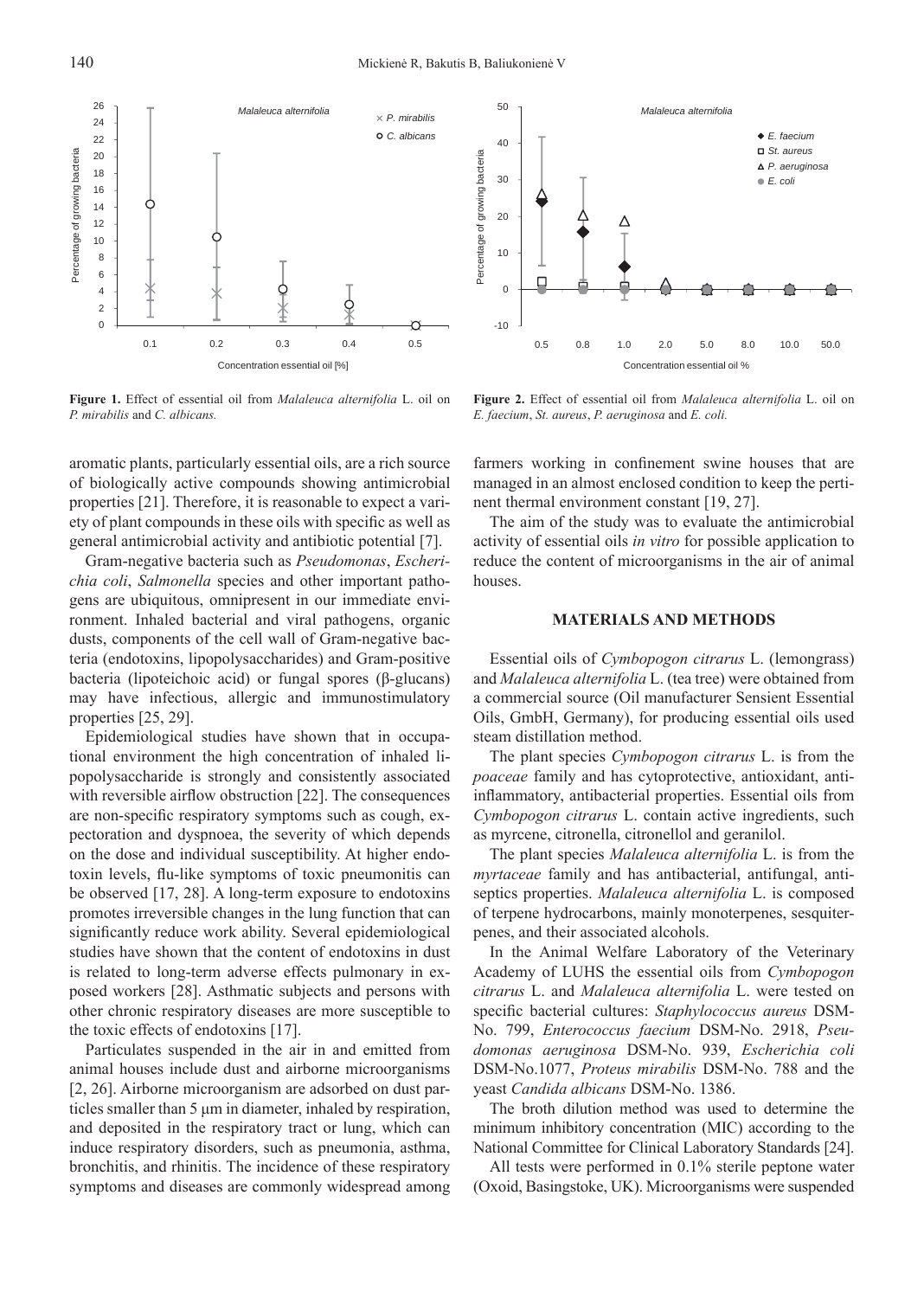

**Figure 3.** Effect of essential oil from *Cymbopogon citrarus* L. oil on *P. mirabilis* and *C. albicans*.

in sterile peptone water 0.1% with turbidity visually corresponding to 0.5 Mc Farland (approximately  $10^8$  CFU ml<sup>-1</sup>). A dilution of the essentials oils was prepared in the concentration range of 0.1–50.0%, in 0.1% sterile peptone water.

Standardized microorganisms suspensions were inoculated into microwells. 50 μl aliquots of microorganism suspension and 50 μl aliquots of essential oil (different concentrations of 0.1–50.0%) were added to individual wells and incubated at 37ºC for 24 h. Then, 100 μl aliquots of microorganisms-peptone water-essential oil suspension were dissolved in 9.9 ml tubes with 0.02% Tween 80 (Sigma). 100 μl aliquots of the suspension were plated onto agar plates: *Staphylococcus aureus*, *Enterococcus faecium*, *Escherichia coli*, *Proteus mirabilis* were cultivated on Blood Agar Base N. 2 (Oxoid, UK) at 37ºC for 24 h, *Pseudomonas aeruginosa* was cultivated on Blood Agar Base N. 2 at 30ºC for 24 h, and *Candida albicans* was cultivated on Malt Extract-Agar (Oxoid, UK) at 25ºC for 48 h.

The minimum inhibitory concentration (MIC) is defined as the lowest concentration of the essential oil at which the microorganism does not demonstrate visible growth. All the experiments were carried out 5 times.

**Statistical analysis.** The data were analysed using the "SPSS for Windows" package, version 12.0 and Microsoft Office Excel 2003 for calculating the mean of values  $(\bar{x})$ , standard deviation (SD) and coefficient of variation (CV). The p-value of 0.05 was set as a limit for statistically significant difference in the studies.

## **RESULTS**

The inhibitory effects of *Malaleuca alternifolia* L. oil were different. MIC for *P. mirabilis* and *C. albicans* was 0.5% of *Malaleuca alternifolia* L. oil (Fig. 1). At a concentration of 0.1% of essential oil the growth rates of the 2 bacteria were observed at: 4.4 ± 3.4% – *P. mirabilis*  $(p > 0.05)$  and  $14.4 \pm 11.4\%$  – *C. albicans* ( $p > 0.05$ ). *Mala-*



**Figure 4.** Effect of essential oil from *Cymbopogon citrarus* L. oil on *E. faecium*, *St. aureus*, *P. aeruginosa* and *E. coli.*

*leuca alternifolia* L. oil at a concentration of 5.0% was already sufficient to inhibit the growths of all other bacteria strains (Fig. 2). When applying 0.5% of *Malaleuca alternifolia* L. oil, the growth rates of the bacteria were:  $26.2 \pm 19.05\%$  – *P. aeruginosa* (p>0.05),  $24.0 \pm 17.6\%$  – *E. faecium* (p>0.05),  $2.2 \pm 1.2\%$  – *St. aureus* (p>0.05) and  $0.014 \pm 0.03\%$  – *E. coli* (p > 0.05).

The results in Figure 3 indicate that *Cymbopogon citrarus* L. oil is considerably potent against *P. mirabilis* and *C. albicans*. Growth rate at 0.1% oil concentration was already reduced to  $4.4 \pm 3.5\%$  – *P. mirabilis* ( $p > 0.05$ ) and  $14.4 \pm 11.4\% - C$ . *albicans* (p > 0.05). A full growth inhibition with *Cymbopogon citrarus* L. oil is reached for *C. albicans* and *P. mirabilis* at a concentration of 0.5%.

*Cymbopogon citrarus* L. was able to exert antimicrobial activity on *E. coli*, *E. faecium*, *P. aeruginosa*, *St. aureus*  up to  $0.5\%$  concentration: *E. coli*  $(0.009 \pm 0.008\%, p >$ 0.05), *E. faecium* (13.7 ± 12.9%, p > 0.05); *P. aeruginosa*  $(25.6 \pm 19.9\%, p > 0.05)$ , *St. aureus*  $(1.2 \pm 0.8\%, p > 0.05)$ .

A concentration of 5.0% of essential oil *Cymbopogon citrarus* L. reduced total bacterial counts of *E. faecium* and *P. aeruginosa* while a concentration of 0.8% of *Cymbopogon citrarus* L. reduced total bacterial counts of *E. coli* and *St. aureus* to below 8.0% (Fig. 4).

The combined effect between *Malaleuca alternifolia* L. (γ–terpinene, terpinen-4-ol) and *Cymbopogon citrarus* L. (neral, geranial) showed strong activity against *St. aureus*, *P. mirabilis*, *C. albicans*, and *E. coli*. The combination of the 2 essential oils of *Malaleuca alternifolia* L. (concentration 0.0025%) with *Cymbopogon citrarus* L. (concentration 0.0025%) – the total concentration of combination was 0.005% – remarkably decreased the growth of *St. aureus* (84.3 ± 15.2%, p < 0.05), *P. mirabilis* (88.2 ± 3.5%, p < 0.05), *C. albicans* (74.02 ± 21.8%, p < 0.05) and *E. coli*  $(89.4 \pm 8.5\%, p < 0.05)$ . The MIC found for these four bacteria was 0.05% (Fig. 5).

The inhibitory effects of *Malaleuca alternifolia* L. combined with *Cymbopogon citrarus* L. were weaker on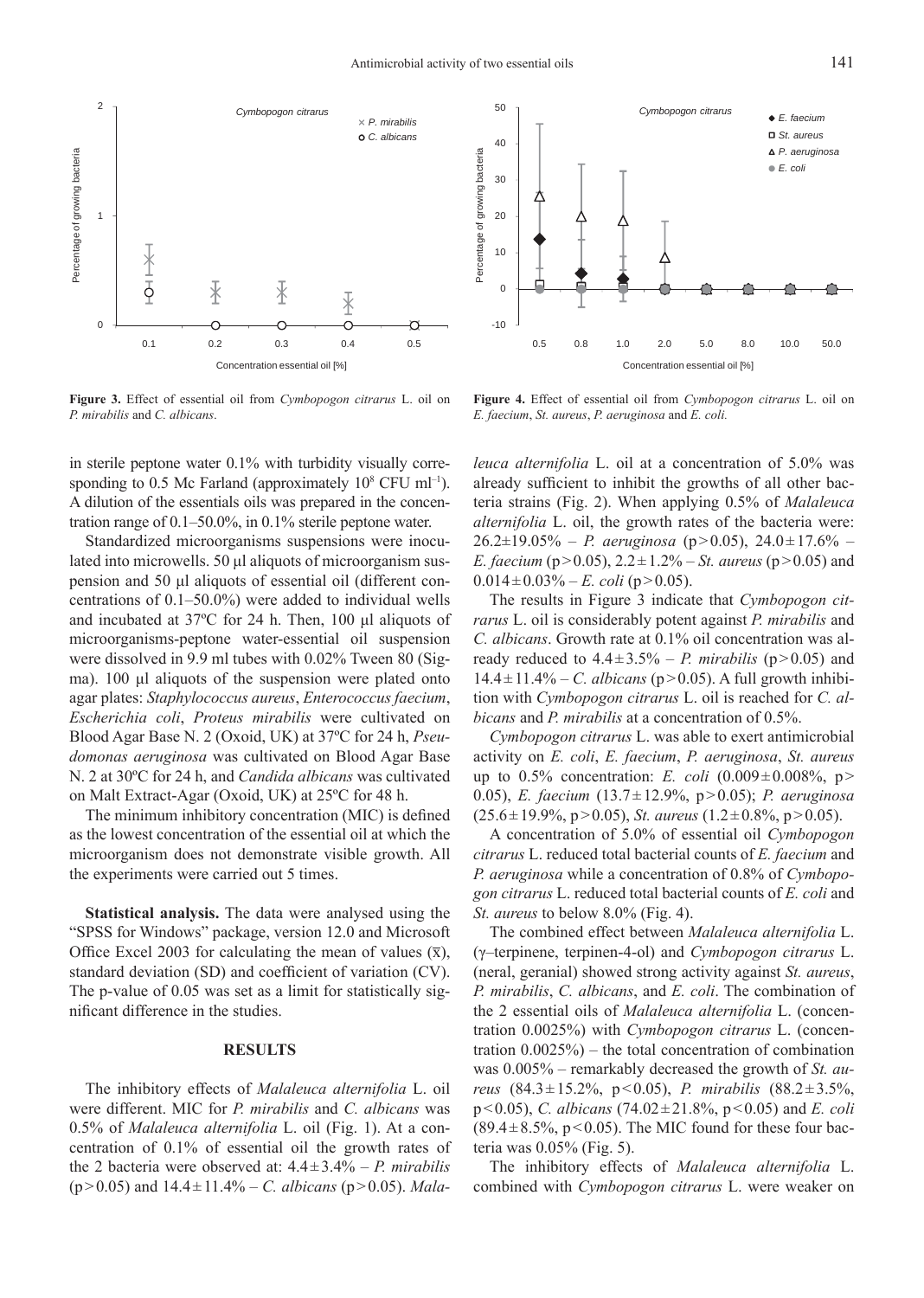

**Figure 5.** Effect of the combination of *Malaleuca alternifolia* L. and *Cymbopogon citrarus* L. oils on *C. albicans*, *P. mirabilis*, *St. aureus*, *E. coli.*

*P. aeruginosa* and *E. faecium*. MIC on *P. aeruginosa* was 5.0% (Fig. 6) and MIC on *E. faecium* was 8.0% (Fig. 7).

#### **DISCUSSION**

Essential oils are potential sources of novel antimicrobial compounds especially against bacterial pathogens. *In vitro* studies in this work showed that the essential oils inhibited bacterial growth, but their effectiveness varied.

*Malaleuca alternifolia* L. presented similar antimicrobial activity as *Cymbopogon citrarus* L. Thus, generally lower bactericidal concentrations were required for the *Cymbopogon citrarus* L. and *Malaleuca alternifolia* L. against bacteria *Proteus mirabilis* and yeast *Candida albicans,* amounting to  $0.5\%$  ( $p > 0.05$ ).

*Malaleuca alternifolia* L. at a concentration of 5.0% was already sufficient to inhibit the growths of all 4 bacteria strains (*St. aureus*, *E. faecium*, *Ps. aeruginosa*, *E. coli*).

A concentration of 5.0% of essential oil *Cymbopogon citrarus* L. reduced total bacterial counts of *E. faecium* and *P. aeruginosa*. A concentration of 0.8% of *Cymbopogon citrarus* L. reduced total bacterial counts of *E. coli* and *St. aureus* to below 8.0%.

*Malaleuca alternifolia* L., for the most part, is bactericidal in nature, although it may be bacteriostatic at lower concentrations. While most bacteria are susceptible to *Malaleuca alternifolia* L. at concentrations of 1.0% or less, MICs in excess of 2.0% have been reported for organisms such as common skin commensal staphylococci and micrococci, *Enterococcus faecalis*, and *Pseudomonas aeruginosa* [4].

Prior to the availability of data, assumptions about its mechanism of action were made on the basis of its hydrocarbon structure and attendant lipophilicity.

Hydrophobic substances such as hydrocarbons, can modify interactions and thereby determine the operational and structural stability of the microbial cell and its macromolecular systems and disrupt their vital functions [31].



**Figure 6.** Effect of the combination of *Malaleuca alternifolia* L. and *Cymbopogon citrarus* L. oils on *Ps. aeruginosa.*

*Malaleuca alternifolia* L. and its components were also presumed to behave in this manner. This premise is further supported by data showing that *Malaleuca alternifolia* L. permeabilizes model liposomal systems [5]. In previous work with hydrocarbons, not found in *Malaleuca alternifolia* L. [15, 33], and with terpenes found at low concentrations in *Malaleuca alternifolia* L. [1, 32] lysis and the loss of membrane integrity and function manifested by the leakage of ions and the inhibition of respiration, were demonstrated.

*Malaleuca alternifolia* L. compromises the structural and functional integrity of bacterial membranes. The loss of viability, inhibition of glucose-dependent respiration, and induction of lysis seen after *Malaleuca alternifolia* L. treatment, all occur to a greater degree with organisms in the exponential rather than the stationary phase of growth [6, 13]. The increased vulnerability of actively growing cells was also apparent in the greater degree of morphological changes seen in these cells by electron microscopy [6].

Further research, demonstrating that the membrane fluidity of *C. albicans* cells treated with 0.25% *Malaleuca alternifolia* L., significantly increased, confirms that the oil substantially alters the membrane properties of *C. albicans* [14]. Respiration in *C. albicans* was inhibited by approximately 95.0% after treatment with 1.0% *Malaleuca alternifolia* L. in a dose-dependent manner, and by approximately 40% after treatment with 0.25% *Malaleuca alternifolia* L. in a dose-dependent manner [5]. Glucose-induced medium acidification was also inhibited by *C. albicans* [14].

The synergistic interaction between individual components was reported to be too low to be of any practical importance [18].

The inherent activity of essential oil can be expected to relate to the chemical configuration of the components, the proportions in which they are present and to interactions between them [8, 9, 20]. An additive effect is observed when the combined effect is equal to the sum of the individual effects. Synergism is observed when the effect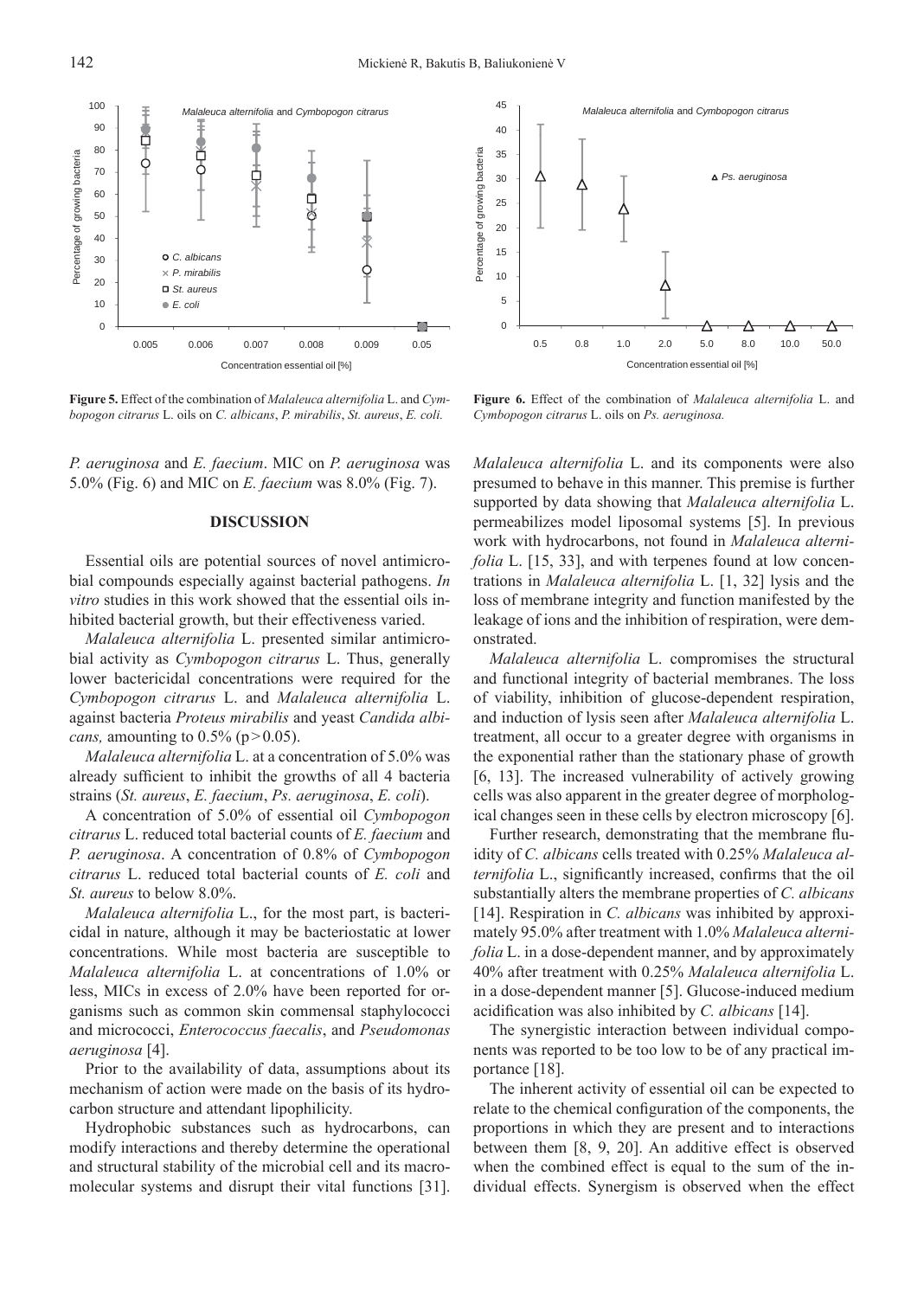

**Figure 7.** Effect of the combination of *Malaleuca alternifolia* L. and *Cymbopogon citrarus* L. oils on *E. faecium.*

of the combined substances is greater than the sum of the individual effects [8]. Some studies have concluded that whole essential oils (EOs) have a greater antibacterial activity than the major components mixed, which suggests that the minor components are critical to the activity and may have a synergistic effect or potentiating influence.

The combined EOs – *Malaleuca alternifolia* L. and *Cymbopogon citrarus* L. – showed significant activity against species of *Staphylococcus aureus*, *Proteus mirabilis*, *Candida albicans* and *Escherichia coli*, tested by the broth dilution assay. The MIC ranged from 0.02–5.0%, indicating a notably different susceptibility among the species. *Enterococcus faecium* and *Pseudomonas aeruginosa* had much lower sensibility and MIC ranging between 5.0 –50.0%. When the 2 essential oils are used together, they are more easily transported into the cell and, therefore, a synergistic effect is achieved. A mixture of essential oils shows an important inhibitory activity against bacterial species. Synergistic effects could be exploited so as to maximize the antibacterial activity of EOs and to minimize the concentrations required to achieve a particular antibacterial effect [12, 23].

## **CONCLUSIONS**

From this study it can be concluded that the essential oils *Malaleuca alternifolia* L. and *Cymbopogon citrarus* L. exhibited antimicrobial activity to varying degrees against all the tested strains when used individually. The maximum antimicrobial activity was observed against *St. aureus*, *P. mirabilis*, *C. albicans*, *E. coli* when a combination of *Malaleuca alternifolia* L. and *Cymbopogon citrarus* L. essential oils was used. This study confirms that the combination of these 2 essential oils show a greater antibacterial effect than the individual essential oils. Synergism between components of essential oils requires more study before these combined substances can be used reliably in antimicrobial applications.

#### **REFERENCES**

1. Andrews RE, Parks LW, Spence KD: Some effects of Douglas fir terpenes on certain microorganisms. *Appl Environ Microbiol* 1980, **40**, 301–304.

2. Bakutis B, Monstvilienė E, Januškevičienė G: Analyses of Airborne Contamination with Bacteria, Endotoxins and Dust in Livestock Barns and Poultry Houses. *Acta Vet Brno* 2004, **73**, 283–289.

3. Burt S: Essential oils: their antibacterial properties and potential applications in foods – a review. *Int J Food Microbiol* 2004, **94**, 223–253.

4. Carson CF, Mee BJ, Riley TV: Mechanism of action of *Malaleuca alternifolia* (tea tree) oil on *Staphylococcus aureus* determined by timekill, lysis, leakage, and salt tolerance assays and electron microscopy. *Antimicrob Agents Chemother* 2002, **46**, 1914–1920.

5. Cox SD, Mann CM, Markham JL, Bell HC, Gustafson JE, Warmington JR, Wyllie SG: The mode of antimicrobial action of essential oil of *Melaleuca alternifola* (tea tree oil). *J Appl Microbiol* 2000, **88**, 170–175.

6. Cox SD, Mann CM, Markham JLJ, Gustafson E, Warmington JR, Wyllie SG: Determining the antimicrobial actions of tea tree oil molecules. *Molecules* 2001, **6**, 87–91.

7. Darokar MP, Mathur A, Dwivedi S, Bhalla R, Khanuja SPS, Kumar S: Detection of antibacterial activity in the floral petals of some higher plants. *Curr Sci* 1998, **75**, 187–189.

8. Davidson PM, Parish ME: Methods for testing the efficacy of food antimicrobials. *Food Technol* 1989, **43**, 148–155.

9. Dorman HJD, Deans SG: Antimicrobial agents from plants: antibacterial activity of plant volatile oils. *J Appl Microbiol* 2000, **88**, 308–316.

10. Dorman HJD: *Phytochemistry and bioactive properties of plant volatile oils: antibacterial, antifungal and antioxidant activities*. PhD Thesis. University of Strathclyde, Glasgow 1999.

11. Faid M, Anchad M, Bakhy K, Tantaoui-Elaraki A: Almond paste: Physico-chemical and microbiological characterization an preservation with sorbic acid and cinnamon. *J Food Prot* 1995, **58**, 547–550.

12. Gill AO, Delaquis P, Russo P, Holley RA: Evaluation of antilisterial action of cilantro oil on vacuum packed ham. *Int J Food Microbiol*  2002, **73**, 83-92.

13. Gustafson JE, Liew YC, Chew S, Markham JL, Bell HC, Wyllie SG, Warmington JR: Effects of tea tree oil on *Escherichia coli*. *Lett Appl Microbiol* 1998, **26**, 194–198.

14. Hammer KA, Carson CF, Riley TV: Antifungal effects of *Melaleuca alternifolia* (tea tree) oil and its components on *Candida albicans*, *Candida glabrata* and *Saccharomyces cerevisiae*. *J Antimicrob Chemother* 2004, **53**, 1081–1085.

15. Jackson RW, De Moss JA: Effects of toluene on *Escherichia coli*. *J Bacteriol* 1965, **90**, 142.

16. Kordali S, Kotan R, Mavi A, Cakir A, Ala A, Yildirim A: Determination of the chemical composition and antioxidant activity of the essential oil of *Artemisia dracunculus* and of the antifungal and antibacterial activities of Turkish *Artemisia absinthium*, *A. dracunculus*, *Artemisia santonicum* and *Artemisia spicigera* essential oils. *J Agric Food Chem* 2005, **53**, 9452–9458.

17. Liebers V, Bruning T, Raulf-Heimsoth M: Occupational endotoxin-exposure and possible health effects on humans. *Am J Ind Med* 2006, **49**, 474–491.

18. Lis-Balchin M, Deans SG, Eaglesham E: Relationship between bioactivity and chemical composition of commercial essential oils. *Flavour Fragr J* 1998, **13**, 98–104.

19. Mackiewicz B: Study on exposure of pig farm workers to bioaerosols, immunologic reactivity and health effects. *Ann Agric Environ Med*  1998, **5**, 169–175.

20. Marino M, Bersani C, Comi G: Impedance measurements to study the antimicrobial activity of essential oils from Lamiacea and Compositae. *Int J Food Microbiol* 2001, **67**, 187–195.

21. Milhau G, Valentin A, Benoit F, Mallie M, Bastide J, Pelissier Y, Bessiere J: *In vitro* antimicrobial activity of eight essential oils. J Essent Oil Res 1997, 9, 329–333.

22. Milton DK, Walters MD, Hammond K, Evans JS: Worker exposure to endotoxin, phenolic compounds, and formaldehyde in a fiberglass insulation manufacturing plant. *J Ind Hyg Assoc* 1996, **57**, 889–905.